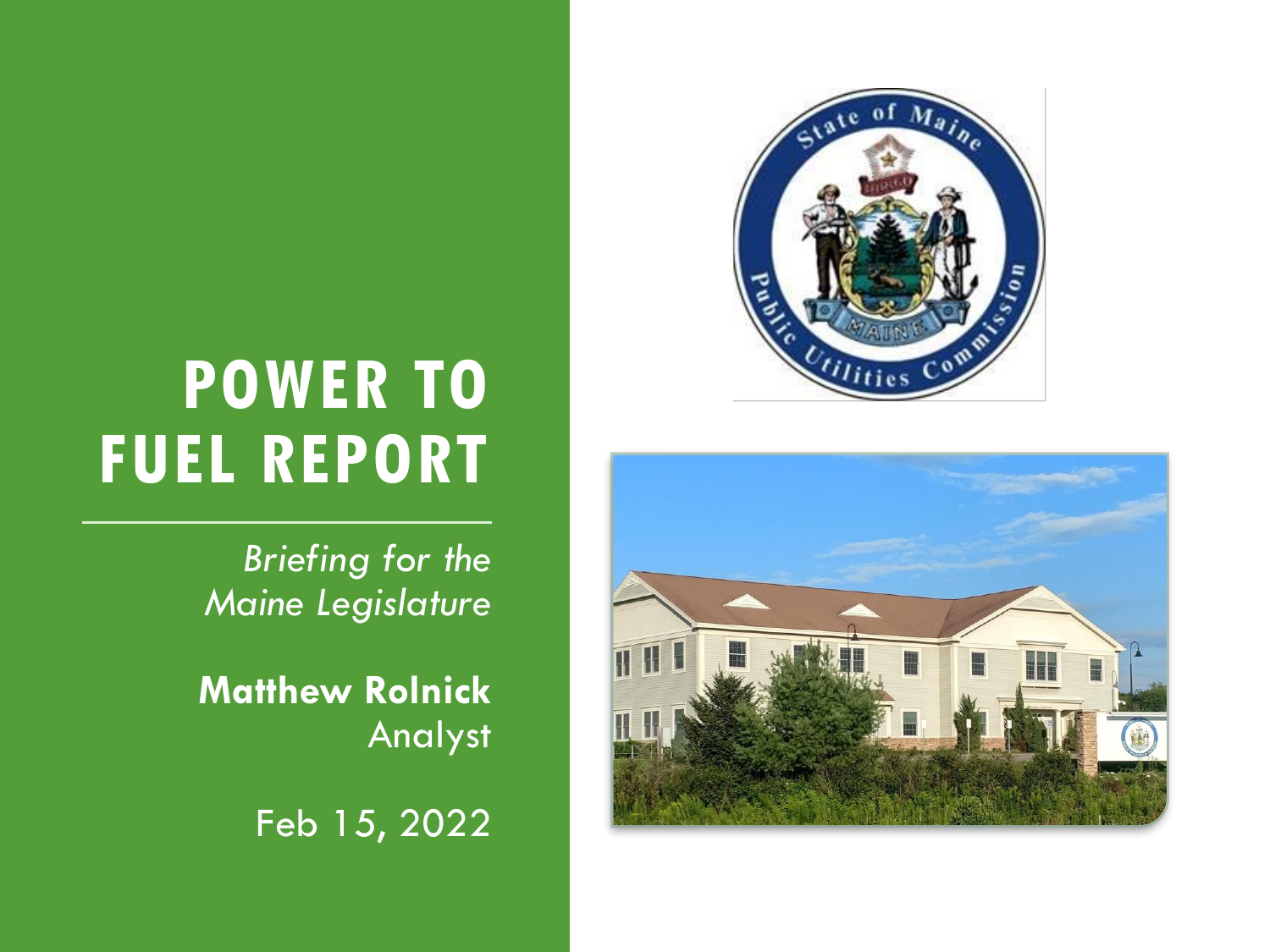# PRESENTATION ROADMAP

**Introduction**

**What is "Power to Fuel" (PTF)**

**Potential Uses**

**Considerations**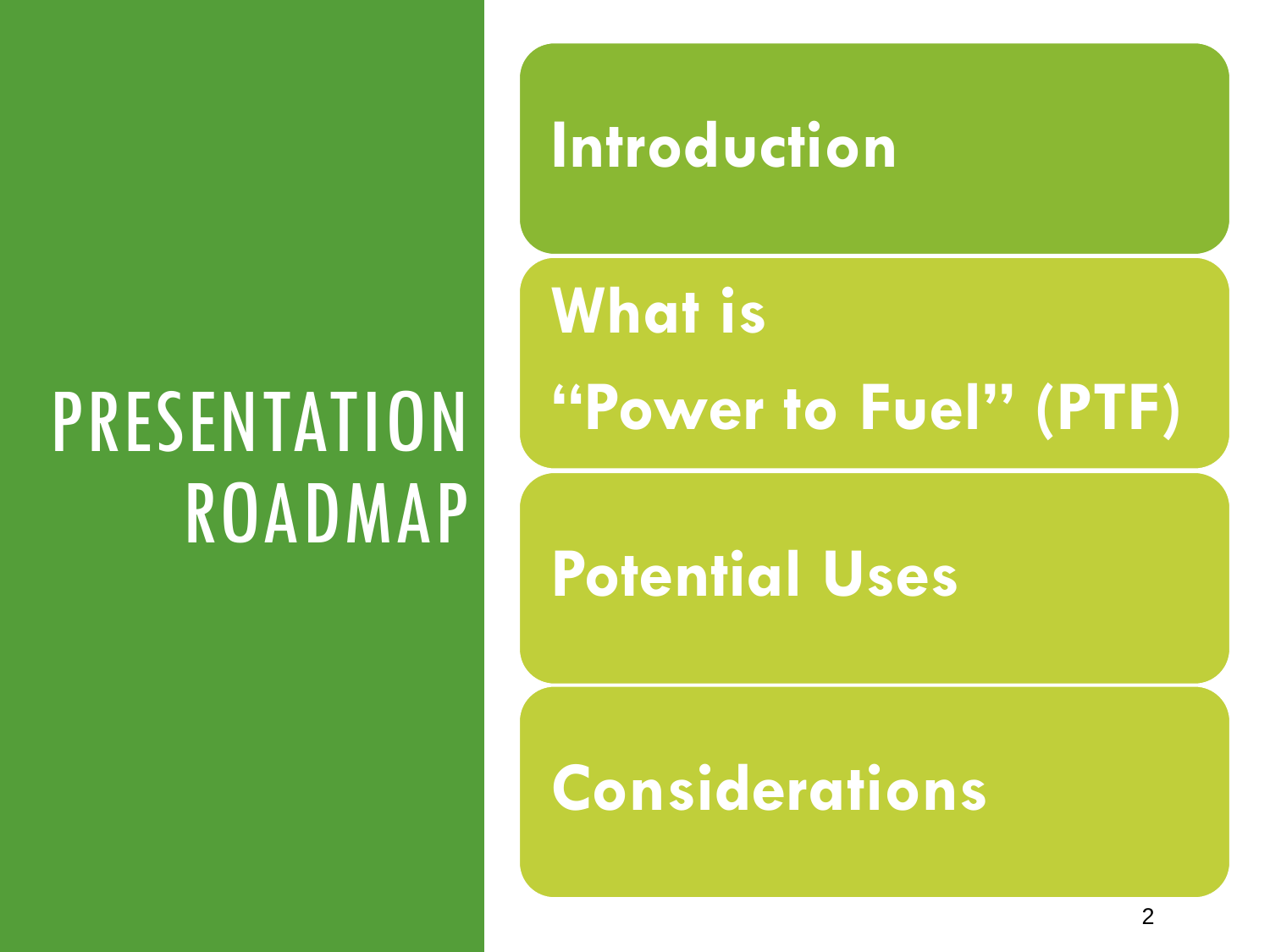### OVERVIEW OF LEGISLATIVE MANDATE

P.L. 2021, Ch. 298

"...shall consider the feasibility of a power-to-fuel pilot program that would result in the development of power-to-fuel projects utilizing renewable energy...shall also:

1. Evaluate whether a power-to-fuel project would benefit the electric grid;

2. Provide estimates of the ratepayer impact of a pilot program and how that compares with other types of energy storage technologies; and

3. Review what measures other states have taken to facilitate the development of energy storage and whether those measures were successful in promoting energy storage, minimized ratepayer impacts and promoted a diversification of energy storage technologies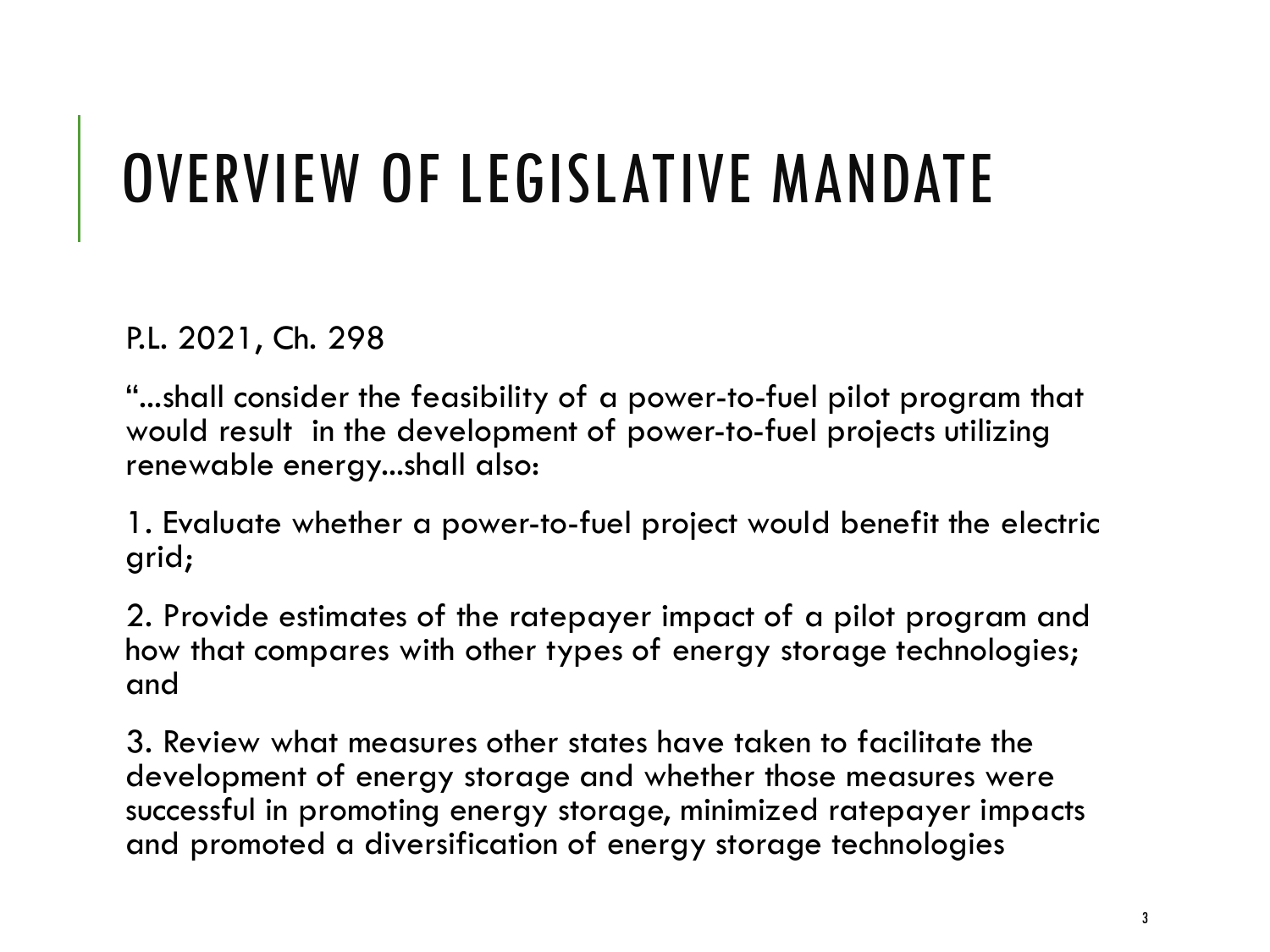### DEFINITIONS

Statutory Definition of "power-to-fuel project"

"...a facility that converts renewable energy to hydrogen gas, methane or other fuel."

For the purposes of *today's* discussion

"Generator" or "Resource"

A facility that produces electric energy (supply)

"Retailer"

- "Competitive Energy Provider" or "Standard Offer Provider"
- Provides supply (electricity) to consumers and bills consumers (either through T&D or direct bill)

"Consumer"

A residential, commercial or industrial end-use customer of a T&D utility

"T&D Utility"

Utility which provide transmission and distribution services, including billing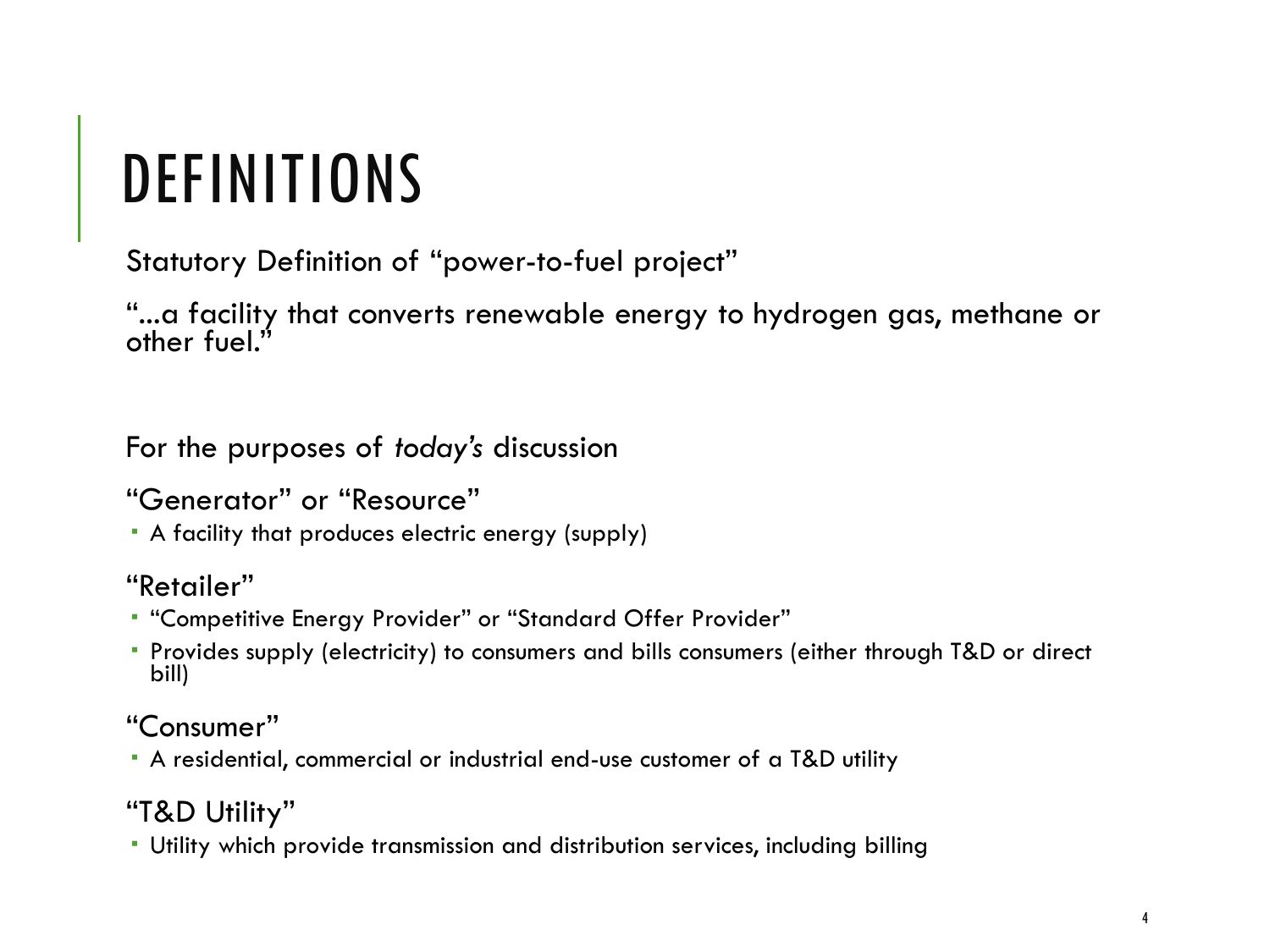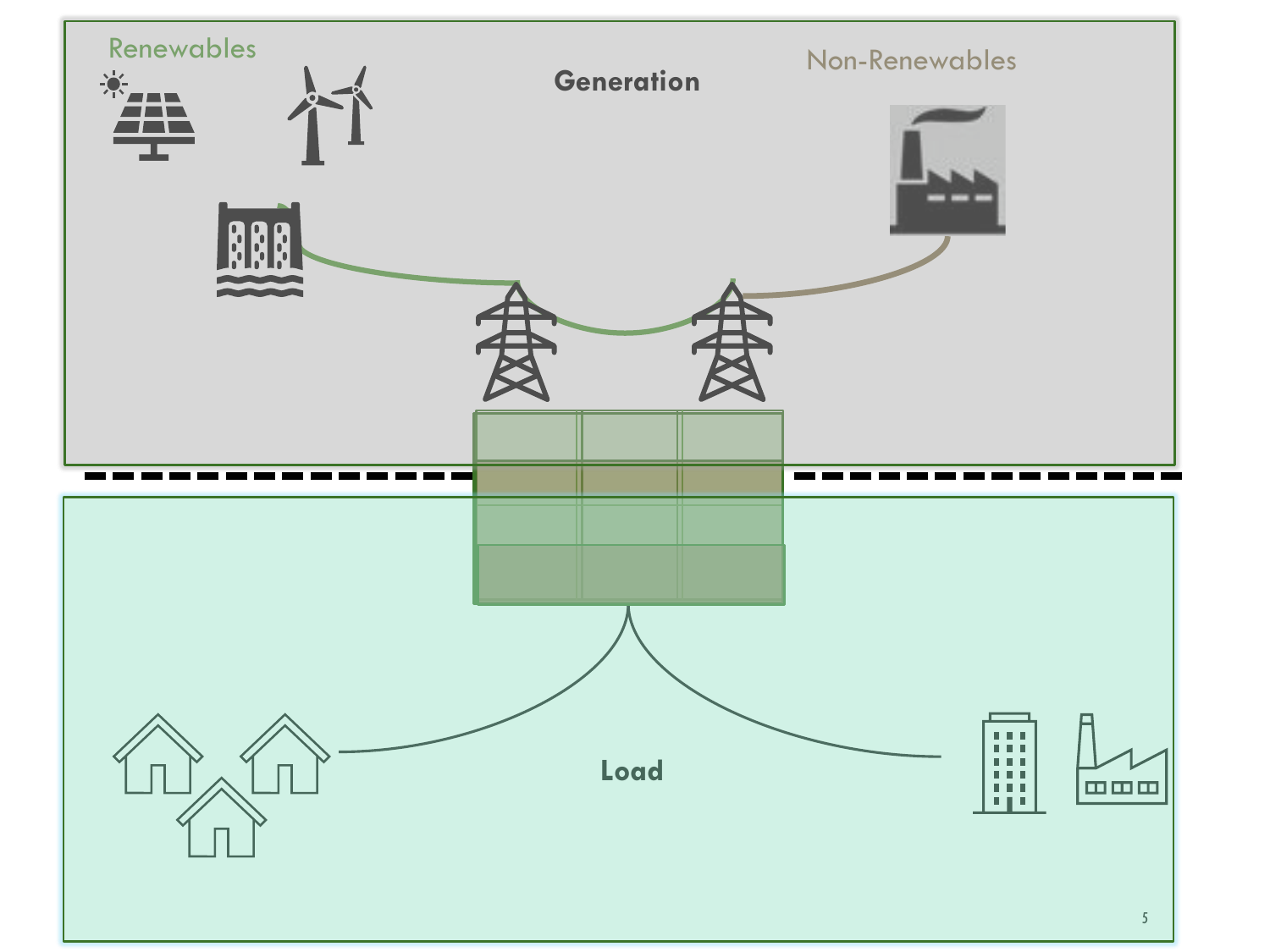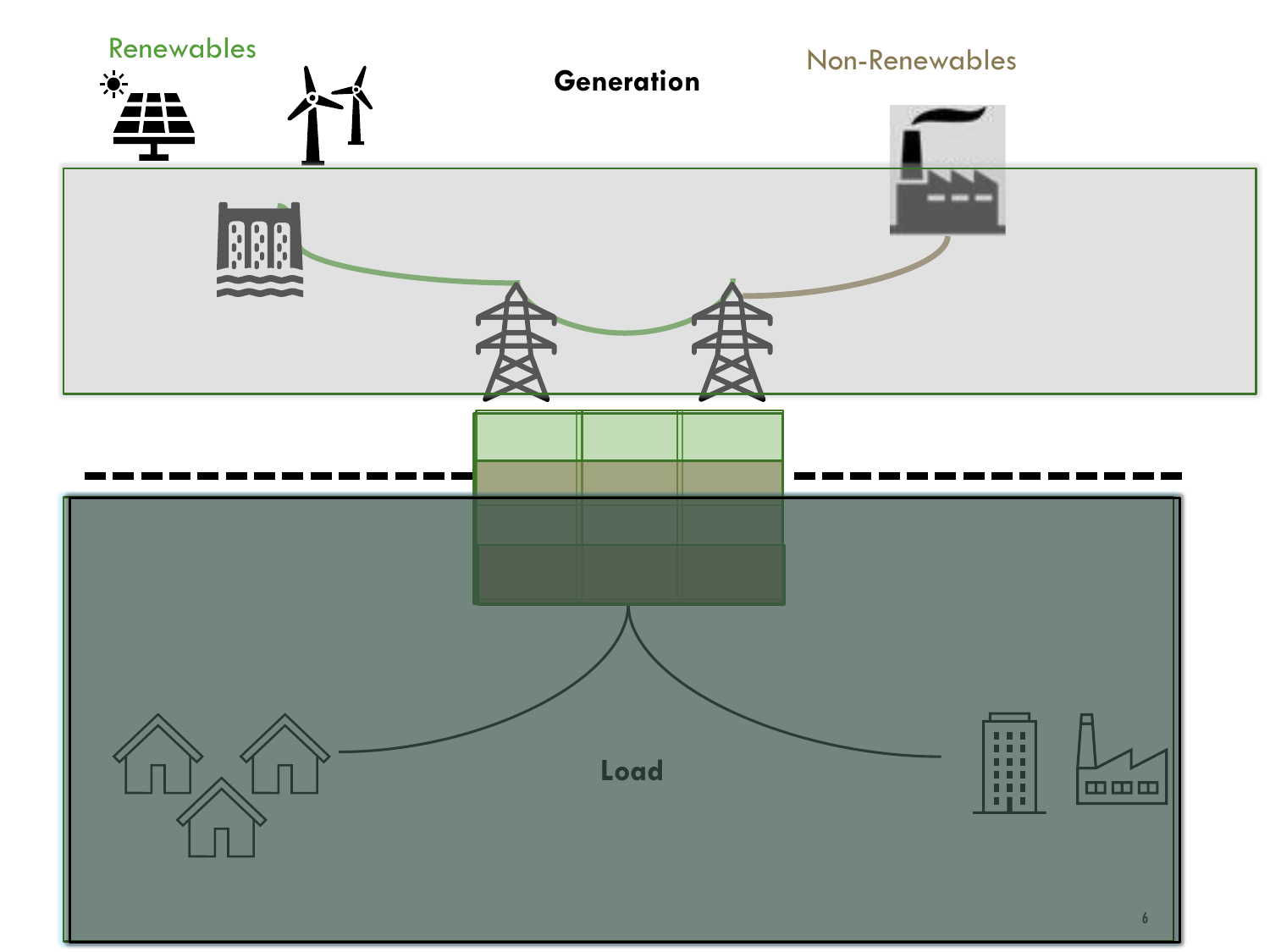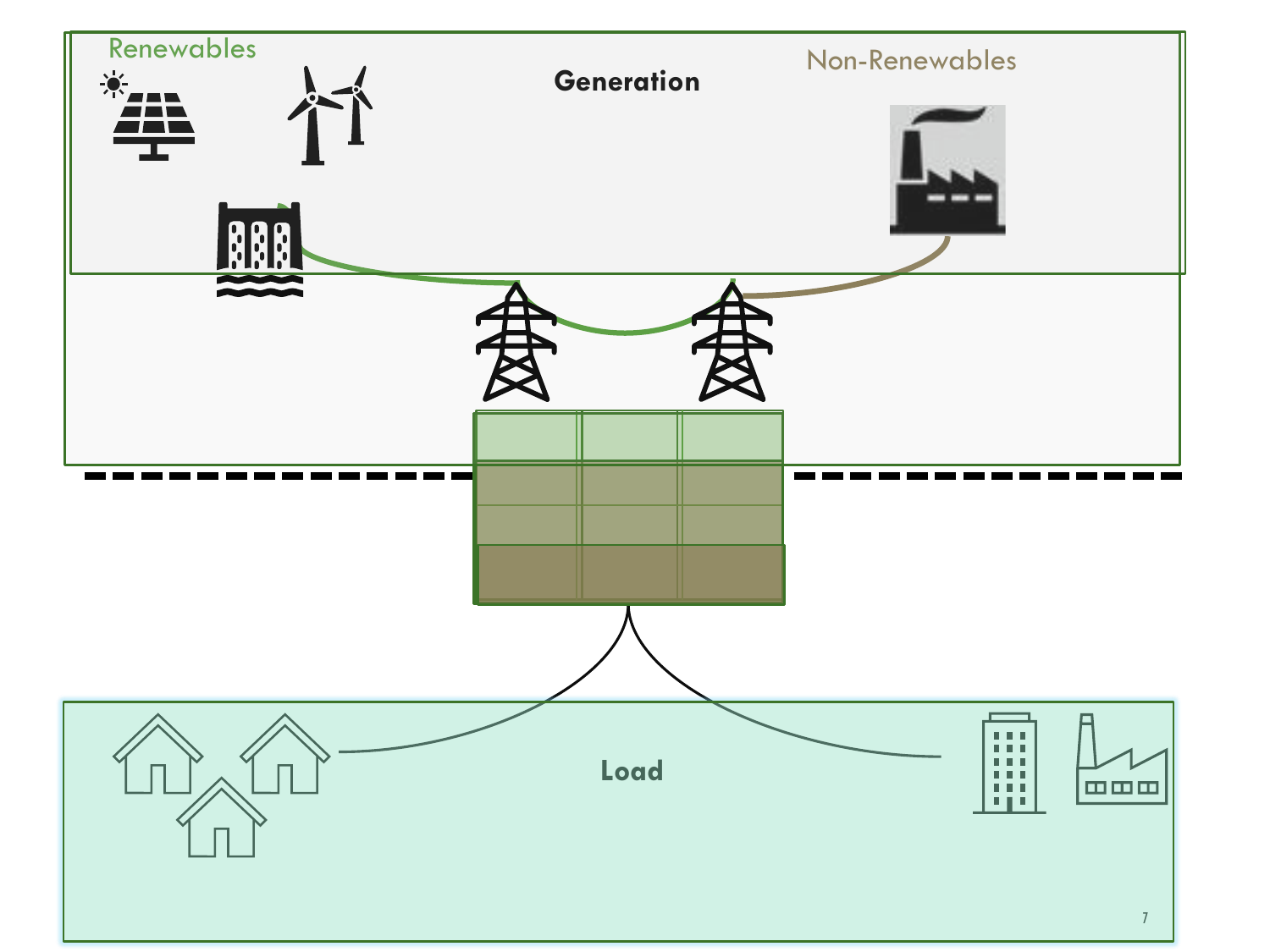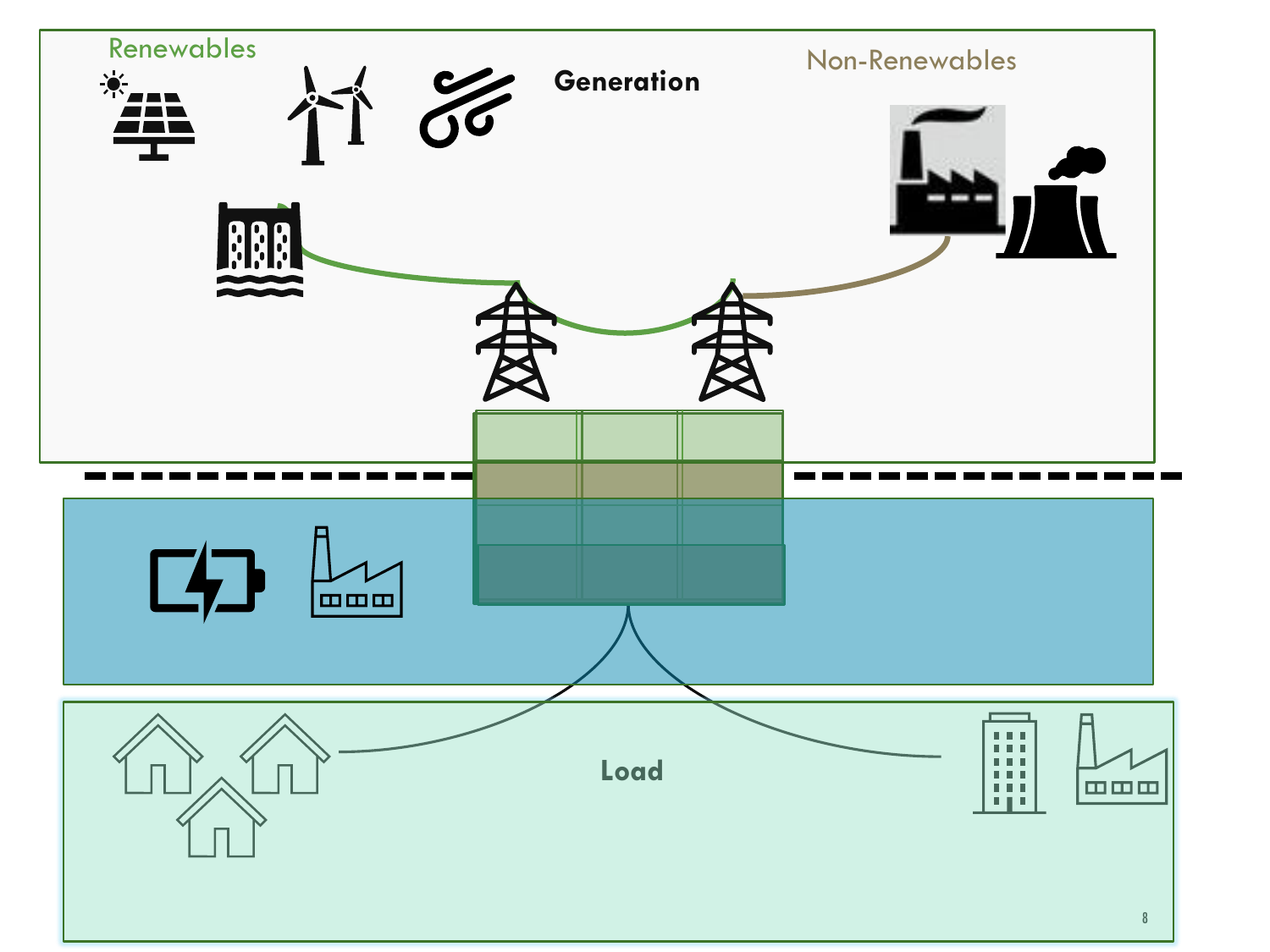## PTF PROJECTS (EXAMPLES)

#### **To replace natural gas**

New Jersey Resources will use electricity from an adjacent solar facility to power electrolyzers, then blend into gas distribution system.

#### **To act as a battery**

Vermont has a project which uses electrical power to essentially compress air into liquid state then use that compressed air to operate a turbine.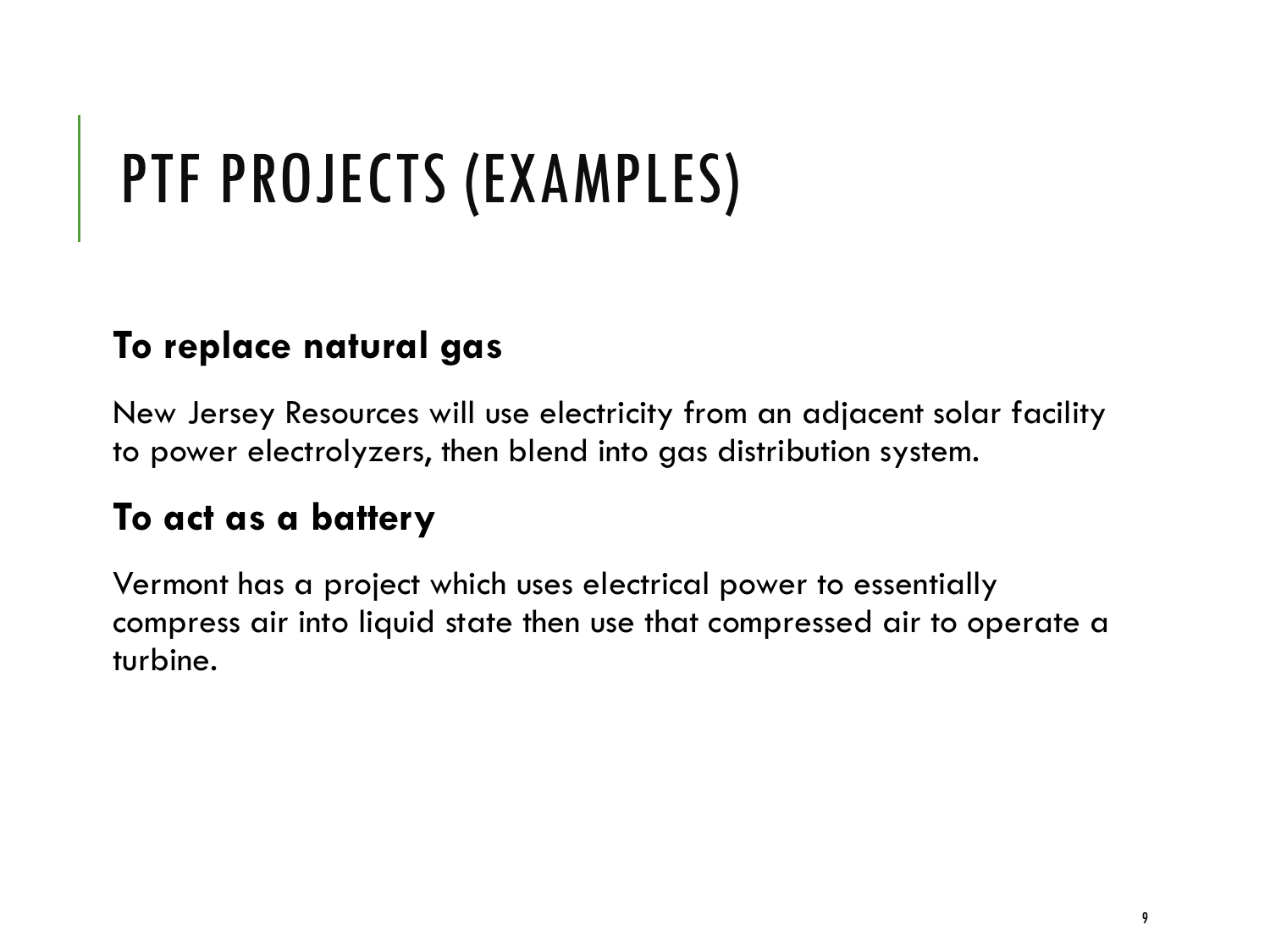### HIGHLIGHTING ENERGY STORAGE PROJECTS

#### **In New England States**

▪Variety of retail battery incentive programs in RI, MA, CT, and VT

#### **In Maine**

Efficiency Maine Trust:

**ELoad Shifting Initiative** 

*<u>Eload Management Innovation Pilot</u>* 

**Elsle au Haut: Load Management Pilot** 

#### **Gridscale**

**Example 100 Taggle 100 MW from last Forward Capacity Auction at ISO**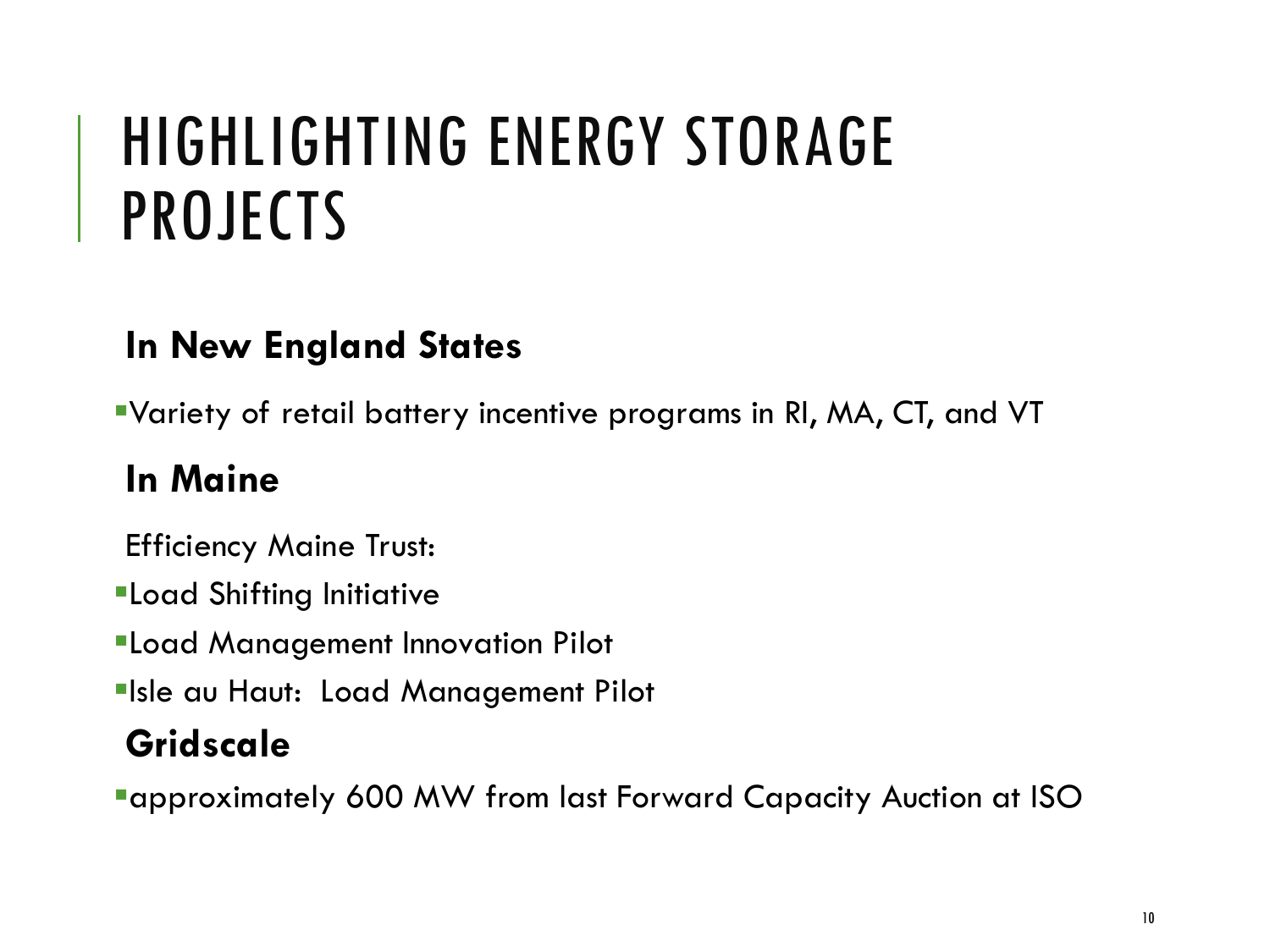### POTENTIAL OF PTF IN MAINE

PTF Projects could *potentially*:

- •Complement renewables generation
- •Defer T & D upgrades
- •Encourage renewables development in areas with low or negative prices
- •Provide benefits to natural gas consumers
- •Provide industrial feedstocks

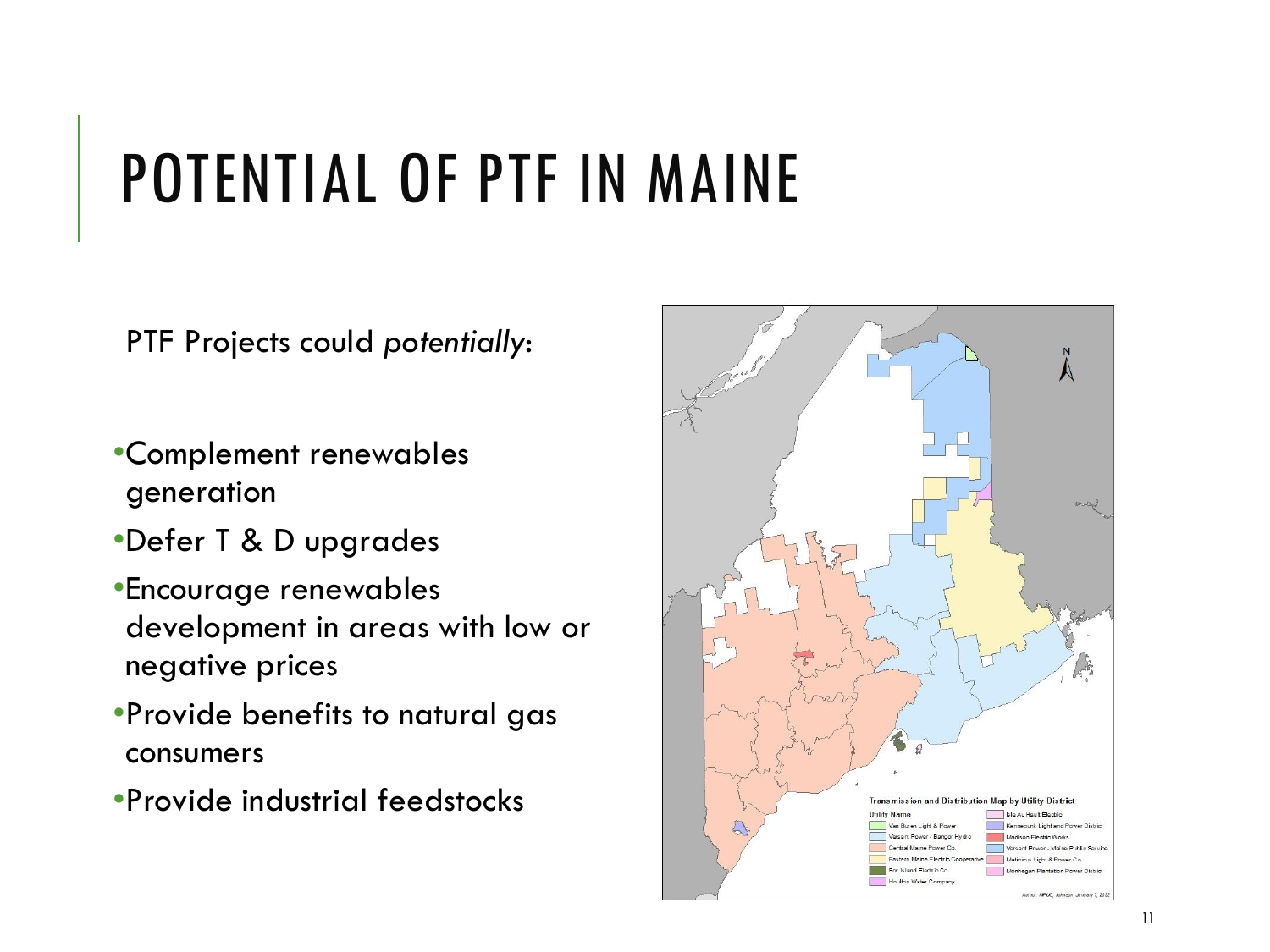### POINTS TO PONDER

- **Highly operations and location specific**
- **•Commercialization is in early stages**
- *Kany different ways to approach learning about PTF benefits*
- **Potentially multiple forms of funding available**